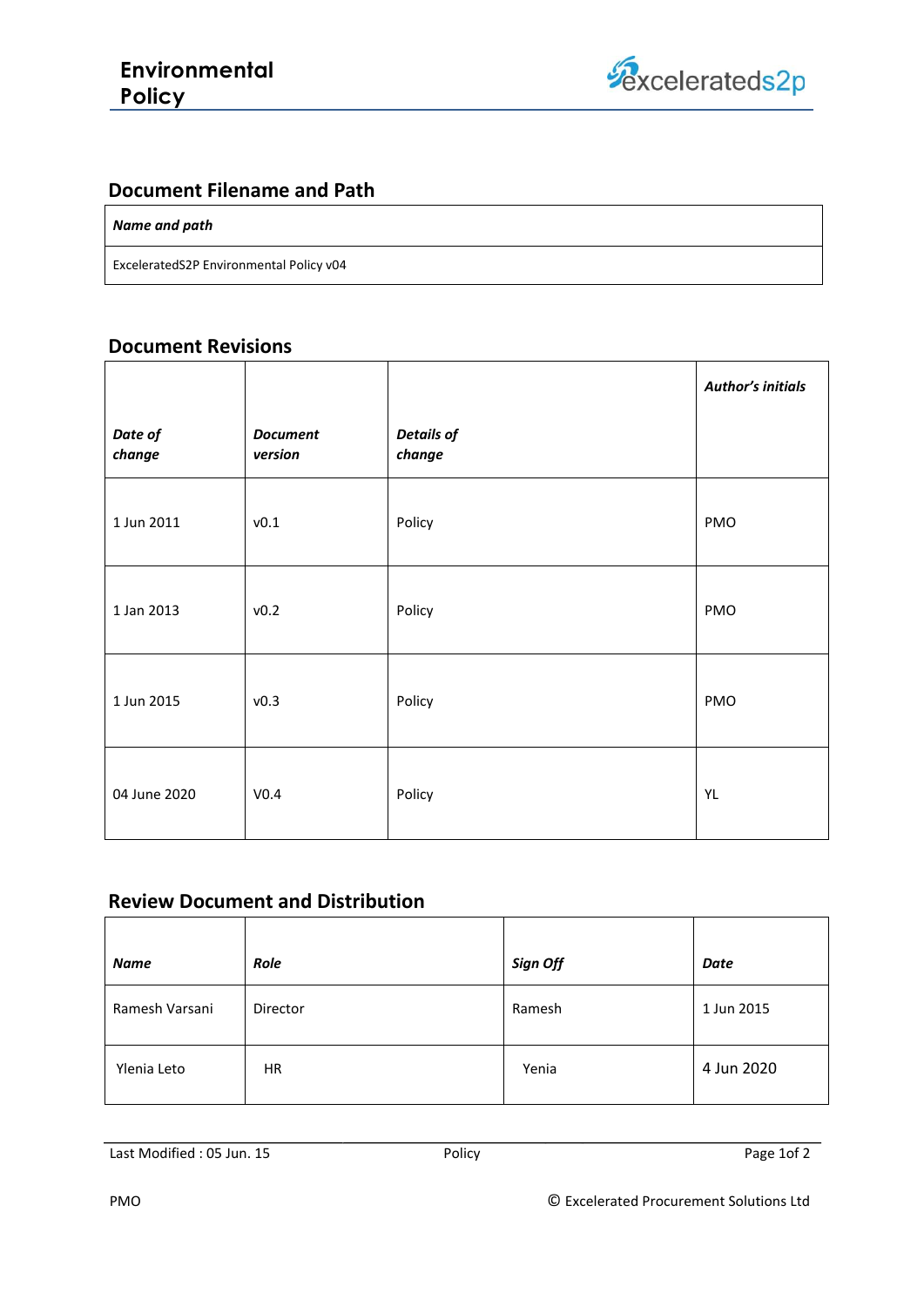## Environmental Policy



# **Contents**

| $\mathbf{1}$   |     |  |
|----------------|-----|--|
| $\overline{2}$ |     |  |
| 3 <sup>1</sup> |     |  |
| $\overline{4}$ |     |  |
| 5 <sup>5</sup> |     |  |
|                | 5.1 |  |
|                | 5.2 |  |
|                | 5.3 |  |
|                | 5.4 |  |
|                | 5.5 |  |
|                | 5.6 |  |
| $\overline{6}$ |     |  |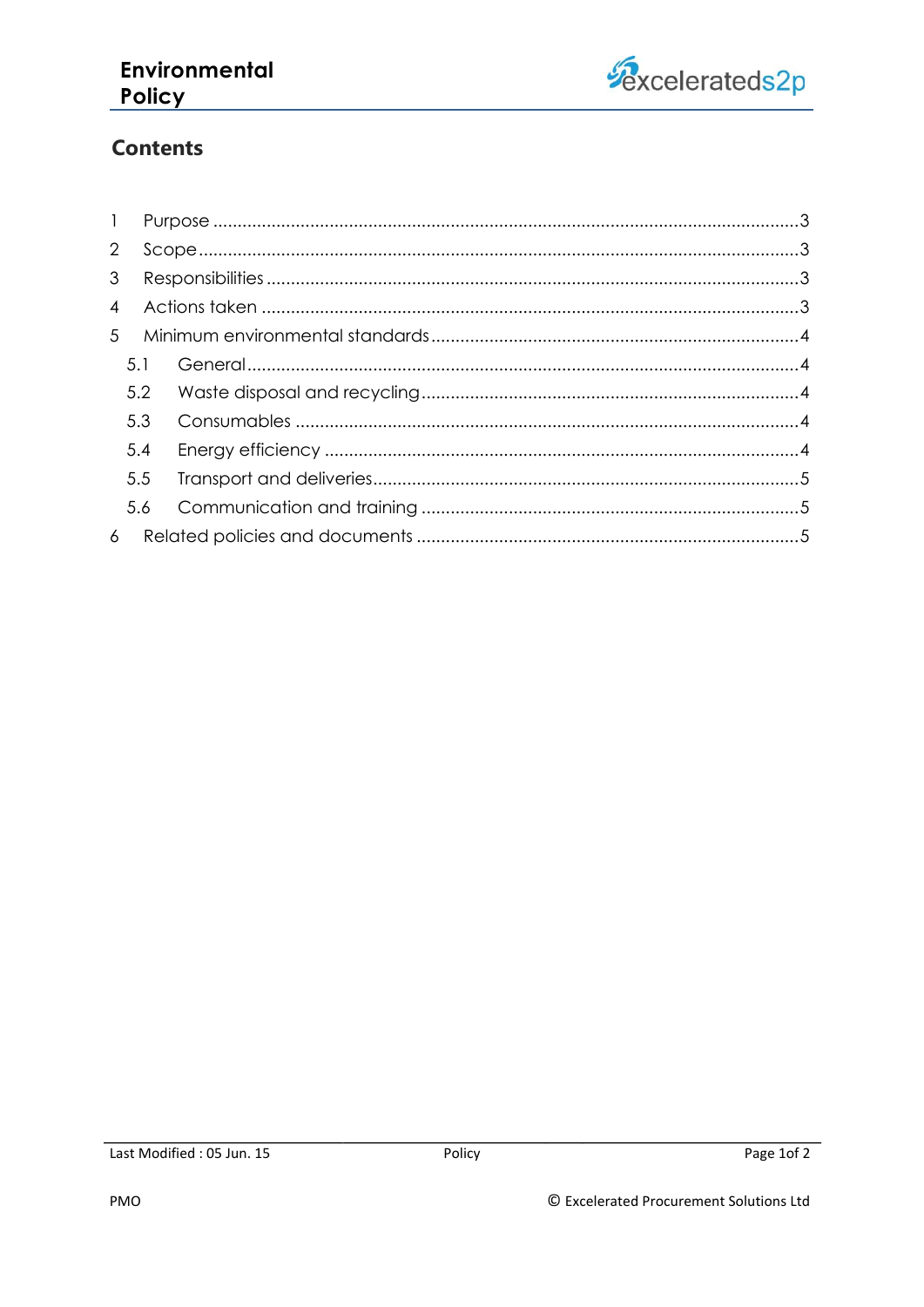## <span id="page-2-0"></span>**1 Purpose**

We recognise the importance of environmental issues and sustainability and therefore will consider these matters in all our business decisions.

We have adopted a minimum set of standards to develop our environmental policy, concentrating on processes that cut down waste, re-use resources and recycle wherever possible. Where practicable, we aim to set internal standards which exceed the minimum legal requirements.

We will regularly audit our premises, equipment and procedures to ensure these are energy

This policy is not contractual but environmental issues are an integral part of our quality management process and we believe placing emphasis on this gives the right message to our employees, clients/customers and suppliers, as well as demonstrating our commitment to the wider community.

### <span id="page-2-1"></span>**2 Scope**

2.1.1 This policy applies to all employees and workers. Where appropriate, a copy will also be given to suppliers and customers.

## <span id="page-2-2"></span>**3 Responsibilities**

- 3.1.1 ExceleratedS2P is responsible for overseeing environmental issues and ensuring we remain compliant with any relevant changes in legislation.
- 3.1.2 All managers are responsible for ensuring this policy's successful implementation within their own departments. All employees and workers are required to adhere to this policy.

## <span id="page-2-3"></span>**4 Actions taken**

The actions we will take to make this policy work include:

- disposing of any waste produced in an environmentally responsible manner wherever reasonably practicable
- ensuring that all decisions regarding working practices and purchasing take relevant environmental considerations into account
- training and encouraging all employees to work in an environmentally responsible manner and ensuring our communications raise awareness and keep all employees and interested parties informed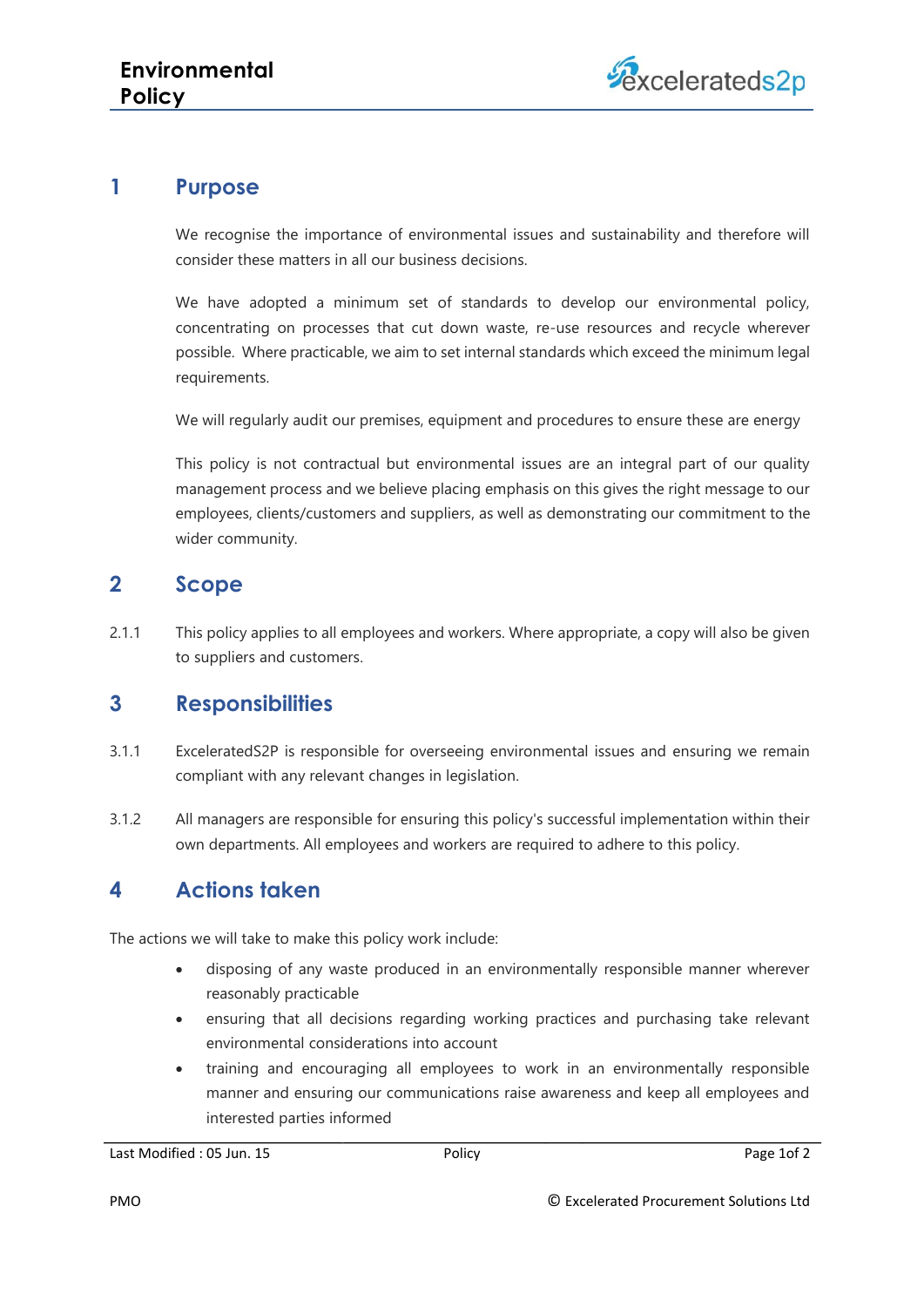- endeavouring where possible to ensure that customers, suppliers and contractors with whom we have dealings are likewise environmentally minded in their approach
- conducting audits of procedures and practices and responding to deficiencies through a planned programme of remedial action.

## <span id="page-3-0"></span>**5 Minimum environmental standards**

### <span id="page-3-1"></span>**5.1 General**

5.1.1 The points outlined below are the minimum environmental standards which we require and will endeavour to achieve. As this policy develops, we expect our standards to continually improve.

### <span id="page-3-2"></span>**5.2 Waste disposal and recycling**

- All bottles, jars, tins, unusable scrap paper, reports, newspapers, magazines, batteries, toners, etc will be recycled and such materials should be placed in the receptacles provided.
- When replacing items of equipment or furniture, we will aim to recycle or resell the obsolete models.

### <span id="page-3-3"></span>**5.3 Consumables**

- To cut down on waste, we discourage the keeping of hard copies of documents unless this is necessary.
- Recycled paper will be used whenever suitable.
- All reports, papers and company documents should be printed on double-sided paper to decrease paper use.
- Employees are requested not to discard paper which can be reused as scrap, but to put this in the receptacles provided. Separate bins are provided for coloured and white paper.
- Internal mail should be sent via email; where hard copies are necessary, reusable envelopes and files should be used.
- We will always aim to buy products containing/produced with recycled materials where these are suitable for the job, including refillable pens, re-manufactured printer and toner cartridges, folders, toilet rolls, kitchen towels and long-life products. Wherever possible, biodegradable and phosphate-free detergents will be used in sinks, toilets etc.

## <span id="page-3-4"></span>**5.4 Energy efficiency**

- Within the parameters of health and safety, we will minimise the use of energy.
- Long-life low-energy light bulbs and other energy saving devices will be used in all areas.